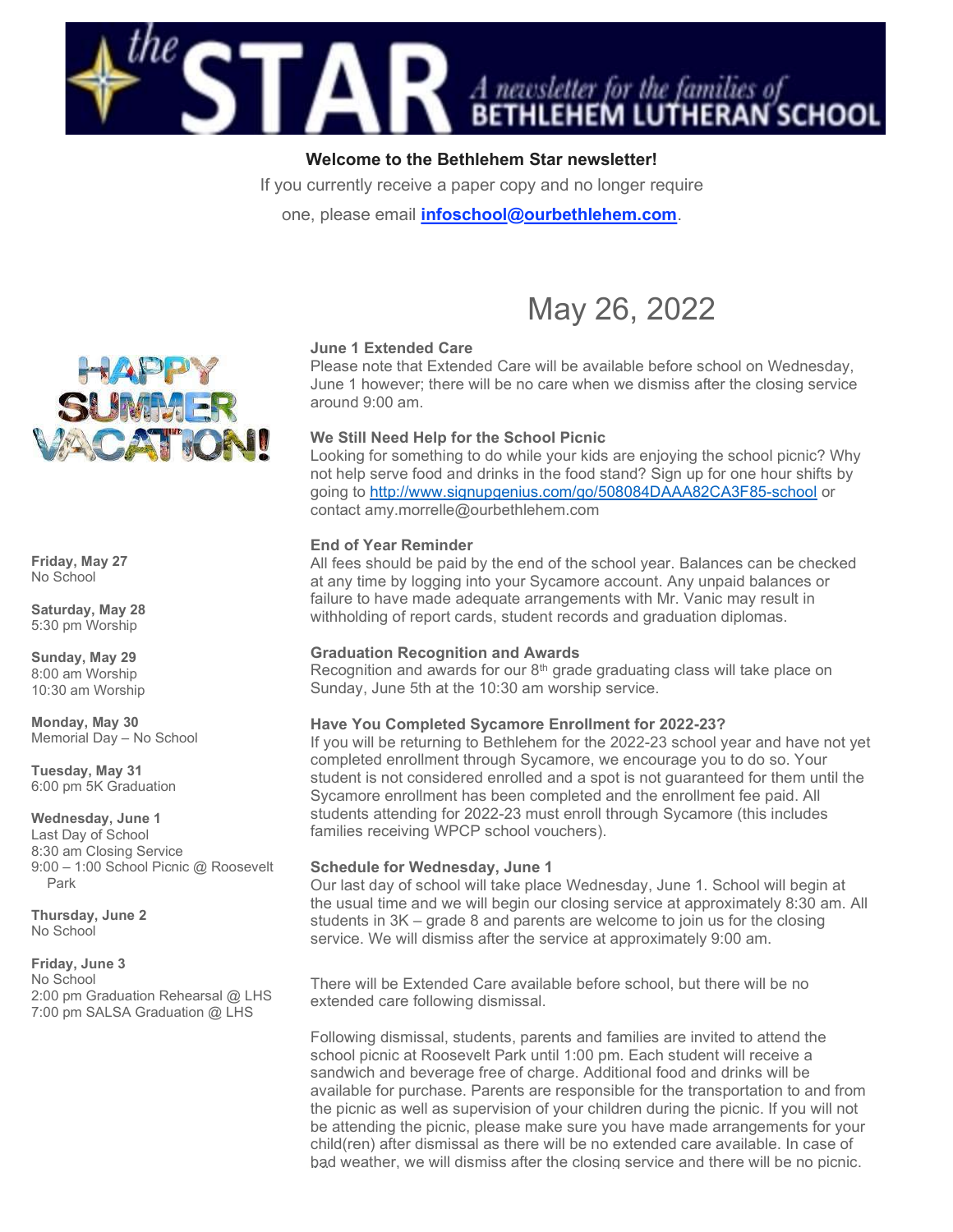### Yearbook Signing

Yearbooks were sent home this week with students who preordered them. There will be time for yearbook signing on Tuesday, May 31. If you would like your child to participate in this, please have them bring their yearbooks to school on the 31<sup>st</sup>.

Students who do not have their yearbooks at school on the 31st and wish to participate in signing, will be given paper to use. We will not be calling parents to bring in yearbooks that were forgotten.

# 4<sup>th</sup> Quarter Report Cards

Report cards will not be mailed for the  $4<sup>th</sup>$  quarter. They will be available for pick up in the school office Monday – Thursday 7:30 am – 3:00 pm beginning Monday, June 13.

#### Student Medications

If you provided medications for your child(ren) to take at school, you must pick them up personally, as the law prohibits us from sending it home with a child. If medications are not picked up on or before June 30<sup>th</sup>, they will be disposed of by the school. No medication will be held over for the next year.

#### 2021-22 Hot Lunch Balances

All remaining funds in your child's lunch account will carry over to the 2022-23 school year unless your child is graduating, transferring schools or funds have been requested to be returned. These funds can not be transferred to help pay off other outstanding balances for the 2021-22 school year. To request funds be returned, please email Amy Morrelle at amy.morrelle@ourbethlehem.com.

#### Summer Office Hours

School office hours for the summer (Thursday, June 2 – Tuesday, August 23) will be Monday – Thursday 7 am – 3 pm and closed Fridays.

Church office hours will be Monday – Thursday 7:30 am –  $4:30$  pm, Fridays 7:30 am – noon.

#### Lost and Found

If you are missing a lunch box, coat, sweatshirt, mittens or anything else, please check the lost and found located in the school lobby. Items not claimed at the end of the year will either be disposed of or donated.

#### Summer Scrip Sales

Scrip on the Go orders will be accepted during the summer months. All orders need to be in by 3:00 pm Fridays. Orders will be processed over the weekend. Pick up will take place in the school office Tuesday's – Thursday's 7:30 am – 3:00 pm

#### Join Bethlehem for 4<sup>th</sup> of July Parade

Bethlehem will once again be participating in the Sheboygan  $4<sup>th</sup>$  of July Parade. The parade will be held this year on July 4<sup>th</sup> along with all of Sheboygan's festivities. Similar to years past, we will be walking with the Bethlehem Lutheran Church & School banner wearing patriotic or Bethlehem clothing. Please save the date and plan to join us this year! Watch for more information regarding candy donations, parade placement and timing to be communicated via the church bulletin and email communications.





Monday, May 30 No School

Tuesday, May 31 Soft Shelled Chicken Tacos Refried Beans Corn Fresh Pineapple Mandarin Orange

Wednesday, June 1 School Picnic @ Roosevelt Park – No Lunch Served @ **School** 

Thursday, June 2 No School

Friday, June 3

#### Sandwich of the Week: Cold Ham & Cheese

USDA is an equal opportunity provider.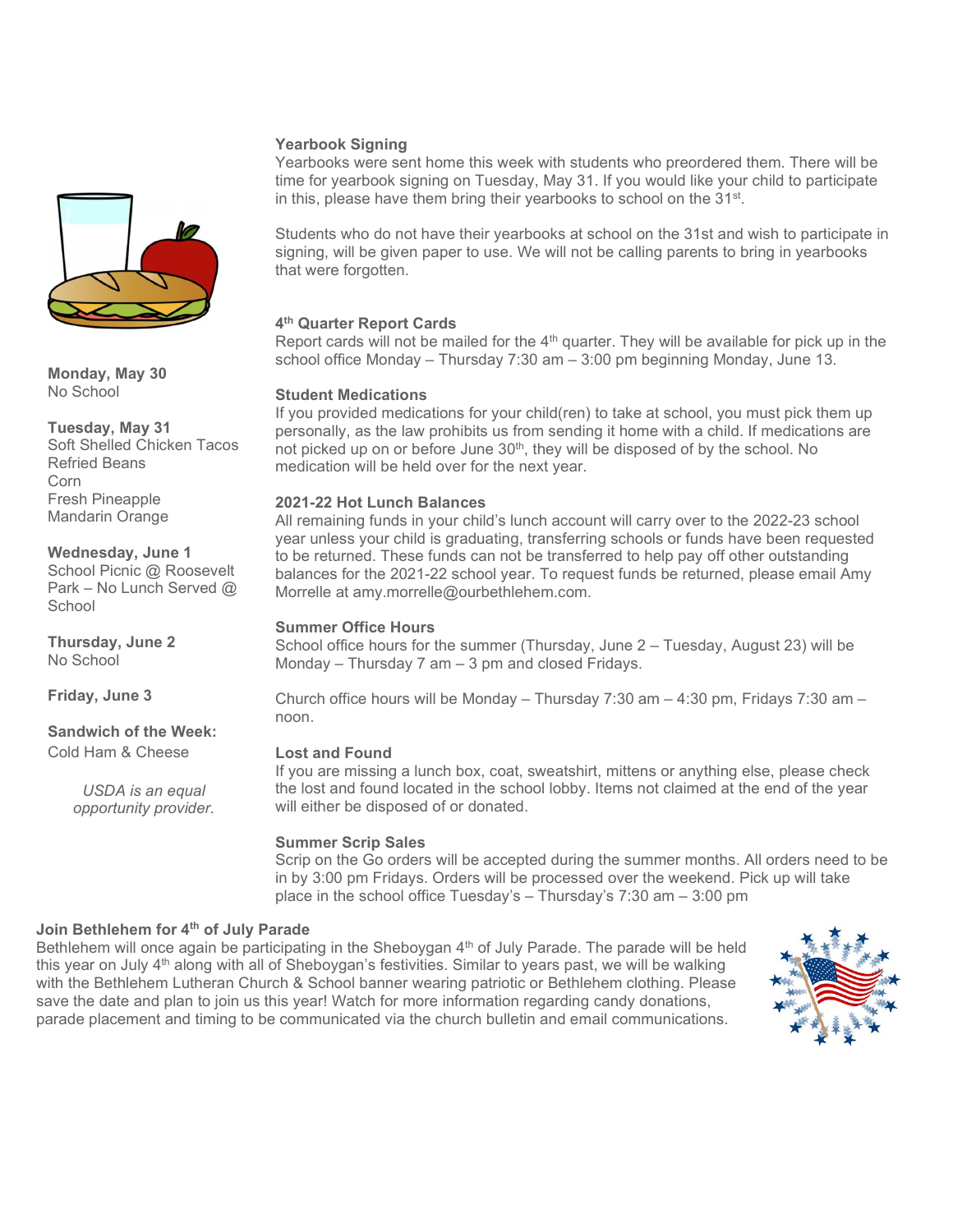### Bethlehem Cookbook

The Bethlehem Cookbook Committee is starting to collect recipes. Recipes can be submitted online or written. More information can be found on the information sheet being sent home today or in the Century Room by the Recipe Submission basket. Submit your recipes by June 15.

# Bethlehem VBS

Bethlehem VBS will run August 1-4. If you are interested in helping plan and organize VBS this year please contact Katie Schallock at katie.schallock@ourbethlehem.com. A planning committee meeting will be planned for after Easter. Watch for more details to come!

# Reminder for Students Starting 5K and 6<sup>th</sup> Grade in the Fall

Students entering 5K and the 6<sup>th</sup> grade in fall will require updated immunizations. Summer is an excellent time to have your child visit their health care provider for an exam and to receive the needed vaccines. Don't wait until everyone is trying to get into the physician's office in the fall. Please notify the office of any new vaccines so we can update their school records.

# Hot Lunch 2022-23

The waiver allowing all students to receive free lunches regardless of income will be ending at the end of the current school year. In order to receive free or reduced meals for the 2022-23 school year families will need to apply by filling out an application. Applications will be available after July 1, 2022. Please look for more information at that time.

#### Summer Free Meals

Free meals will be provided this summer for any child 18 years of age and younger! Following USDA regulations, all meals will be served on-site and must be eaten at the school location. Any questions about the summer food service program can be directed to the School Nutrition office at (920) 459- 3568.

Elementary Meal Locations: Cooper, Grant, Jackson, James Madison & Pigeon River. Meals will be served June 20 – July 28 (Monday – Thursday), Closed July 4-7. Breakfast 7:30 – 8:30 am, Lunch 11:30 – 12:30 pm.

North High School service dates: June 16 – July 1 (Monday – Friday), Closed July 4 – 7, July 11 – July 28 (Monday – Thursday). Breakfast 7:30 – 10:30 am, Lunch 11:30 – 12:30 pm.

South High School service dates: June 20 – July 1 (Monday – Friday), Closed July 4 – 7, July 11 – July 28 (Monday – Thursday). Breakfast 7:30 – 10:30 am, Lunch 11:30 – 12:30 pm.

# **Happy Memorial Day**